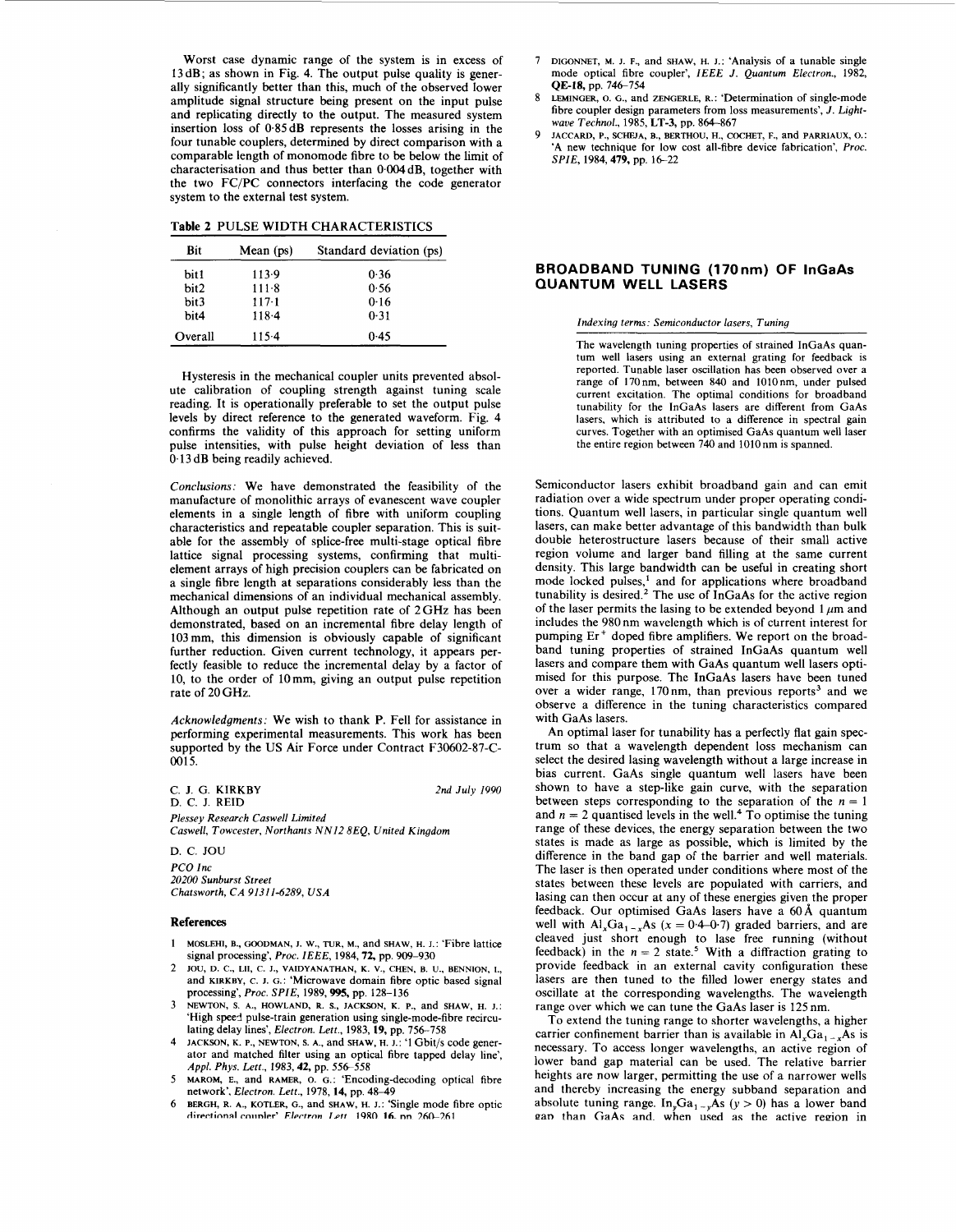quantum well lasers, has been shown to emit at wavelengths as long as  $1.1 \mu m$ <sup>6</sup> Although the In<sub>y</sub>Ga<sub>1-y</sub>As is not latticematched to the GaAs substrate, high quality devices, i.e., with low threshold currents<sup>7</sup> and high quantum efficiencies,<sup>8</sup> can still be fabricated since the thin wells in these structures are less than the critical layer thickness<sup>9</sup> for this material system. We have examined the tunability of an  $In<sub>s</sub>Ga<sub>1-s</sub>As quantum$ well structure bounded by a GaAs spacer and an  $Al_xGa_{1-x}As$  $(x = 0.2 - 0.5)$  graded region for confinement of the optical mode.

The 50 Å  $In_{0.35}Ga_{0.65}As$  single quantum well structure was grown on a GaAs substrate by molecular beam epitaxy (MBE) and has a **40A** GaAs spacer layer on each side. Details of the growth conditions have been reported elsewhere.' From this low threshold current material,  $10 \mu m$  wide stripe ridge waveguide lasers were fabricated and tested. We cleaved lasers of various lengths and show the measured emission wavelength as a function of cavity length, *L,* in [Fig. 1.](#page-2-0) A sharp



**[Fig.](#page-2-0) 1** *Measured lasing waoelength against cavity length* 

transition to shorter wavelengths is apparent for  $l < 150 \,\mu\text{m}$ , which we attribute to the  $n = 2$  lasing state.<sup>4</sup> For the tuning experiments, the lasers were uncoated and operated pulsed at low duty cycle and placed in an external cavity as described elsewhere. $4.5$  Results from the tuning measurements are presented in Fig. 2, where we have plotted threshold current as a function of tuned wavelength. As a comparison we also show the tuning characteristic of an optimised GaAs quantum well laser. The InGaAs laser oscillates over 170nm, which is to be compared with 125nm for the best GaAs laser. As far as we know these are the widest published tuning ranges for these material systems. The threshold currents are comparable for the two lasers and are low enough to permit CW operation. In agreement with other work<sup>3</sup> we see a continuous tuning curve into GaAs wavelengths.





Our measurements indicate that the tuning characteristics of the InGaAs lasers are qualitatively different from the GaAs lasers. For GaAs lasers we have seen, from calculations of gain spectra and previous tuning measurements, that the spectral gain saturates at high current injection, and is relatively flat just at the onset of the second quantised state lasing, in agreement with the simple theory.<sup>4</sup> When the gain requirement of the resonator is set too high, an abrupt reduction in the tuning range is observed since the  $n = 1$  transistions are no longer accessible.<sup>5</sup> For InGaAs lasers we observe a gradual loss of tuning on the long wavelength side on increasing the gain requirement. We measured the tunability of InGaAs lasers of various cavity lengths, shown in Fig. 3, and found



**Fig. 3** *Tuning curves for InGaAs laser* 

that as the cavity length is shortened the tuning range on the long wavelength side decreased. This indicates that the maximum available gain from the  $n = 1$  transitions in the strained lasers is not as flat as for unstrained GaAs quantum well lasers. The results suggest that the maximum gain, from  $n = 1$  transitions, is significantly lower at the longer wavelengths and the feedback from the grating is not sufficient to overcome the losses. Our experimental results, in particular the difference in tuning characteristics of InGaAs and GaAs, can be explained by considering a simple model for the maximum achievable gain. When operating at high current densities the gain at a given wavelength reaches a maximum value and, to a first approximation, follows the spectral distribution of the density of interband transitions. From energy band calculations by Suemune et  $al$ <sup>10</sup> the valence band density of states (DOS) is an increasing function of hole energy in strained InGaAs quantum wells and can increase by as much as a factor of three in the first quantised state. Since the reduced DOS is given by calculations by Su<br>
of states (DOS)<br>
in strained InGaAs<br>
h as a factor of thr<br>
uced DOS is given<br>  $\rho_r = \frac{\rho_v}{1 + \frac{\rho_v}{\rho}}$ 

$$
\rho_r = \frac{\rho_v}{1 + \frac{\rho_v}{\rho_c}}\tag{1}
$$

we see that the maximum gain is increased by a factor of  $1.5$ when  $\rho_p/\rho_c$  increases from a value near unity at the first subband edge compared with its value of near three just below the second sub-band. If we scale the gain constant of GaAs with effective mass we see that the absolute gain difference is in the order of  $35 \text{ cm}^{-1}$ , which can explain our observations. A more detailed calculation of the modal gain constant as a function of wavelength is shown in [Fig.](#page-2-0) **4.** Here we have used the data published by Suemune et  $al<sub>1</sub>$ <sup>10</sup> for the valence band DOS, assumed a constant electron effective mass, and a matrix element equal to that of GaAs. These calculations suggest that the modal gain at 1000 nm is limited to 50 cm<sup>-</sup> no matter how strong the pumping. The maximum available gain at 900nm is more than 1.5 times larger. Consequently, the gradual loss in tuning at long wavelengths can be attributed to the nonparabolicity in the valence band.

In conclusion we have tuned InGaAs quantum well lasers over 170 nm and, together with an optimised GaAs laser operated in the same external cavity, we see that the entire region between 740 nm and 1010 nm can be spanned. In the course of these measurements a different hebayiour between the strained